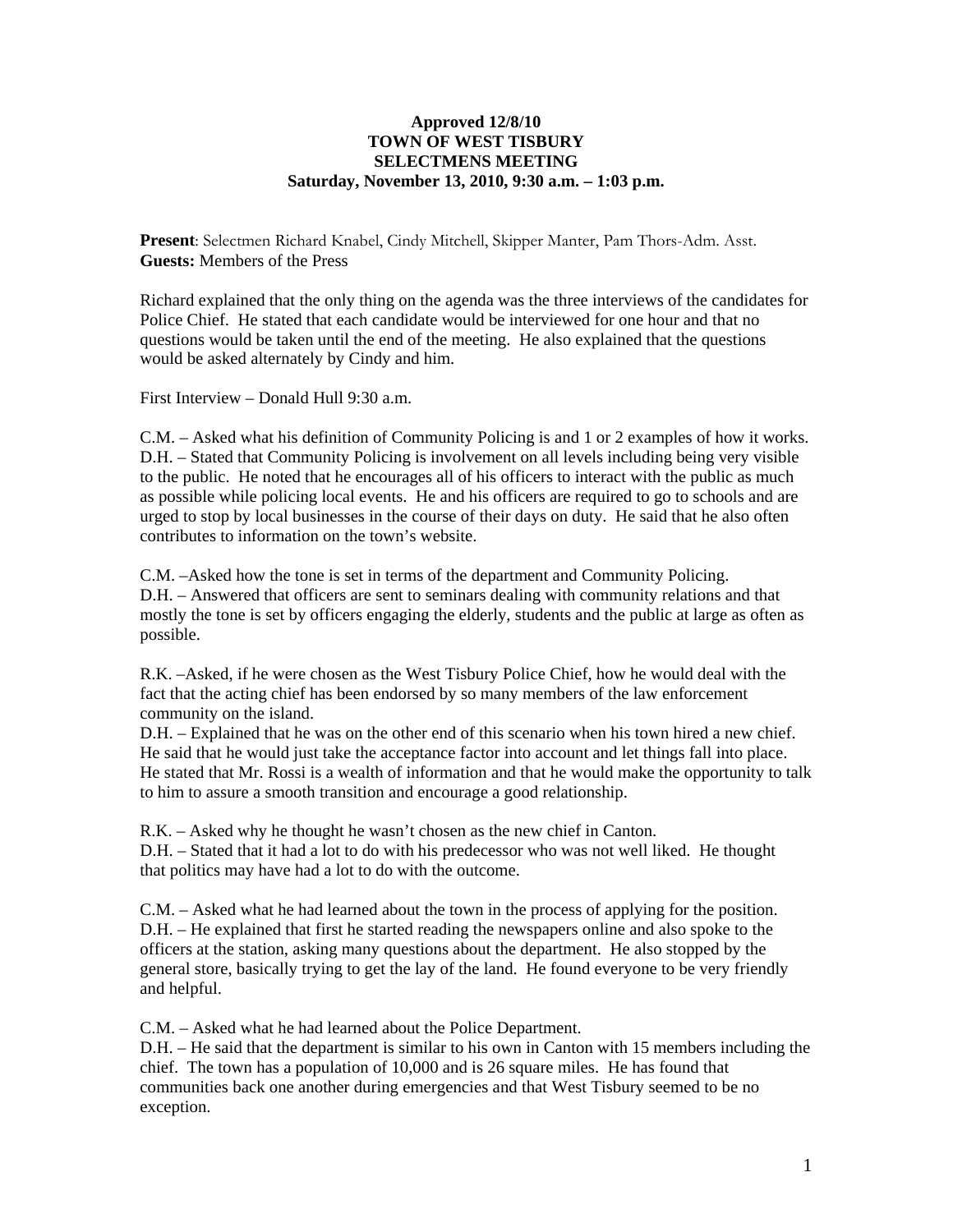R.K. – Asked what his view was of the relationship between the Board of Selectmen and the Chief of Police.

D.H. – He stated that communication is key and that between the Town Hall staff and public officials, the dialogue needs to be ongoing.

R.K. – Asked how he felt about attending meetings of the Board of Selectmen.

D.H. – He said that if it were something that the Selectmen would like then yes, it would be.

C.M. – Asked how managing is different than just being an officer.

D.H. – He explained that as a manager he would encourage officers to be motivated and involved. He feels that listening to them and encouraging their input is motivational. Planning for special events, he often has officers put a strategy, complete with emergency measures, together, allowing them into the process.

R.K. – Stated that we have an unusual, but legal in Massachusetts, situation in town in that one of the police officers if also a Selectman. Asked how he views this situation and how he would handle it.

D.H. – Mr. Hull stated that the officer has a responsibility as an officer and also as a town official. There is an officer in his town who is also a State Senator.

R.K. – Asked what he would do to define that dividing line.

D.H. – Explained that in each situation the officer/town official in question would need to abide by the rules and regulations of each job, adhering to the laws pertaining to conflict of interest.

C.M. –Asked how he felt about developing a budget for the department.

D.H. – Stated that his town basically has a bare bones policy these days. He sighted knowing what is really needed and what can be done without as being very important. He stated that maintaining a certain level of technology is considered a priority.

R.K. –Asked if Canton has a town meeting style of government.

D.H. – Stated that it does have this type of government.

C.M. – Asked if he has experience presenting information at town meeting.

D.H. – Said that he does have that experience.

C.M. – Asked what Canton's budget is.

D.H. – Stated that the budget there is just under 2 million.

R.K. – Asked what amount of time it would take to be the Chief of Police in West Tisbury.

D.H. – Stated that he thinks the job is a 24/7 commitment.

C.M. – Stated that the police department may begin planning for a new building. Asked him how he feels about that.

D.H. – Stated that he was very much involved with a new facility in Canton in 2002. He was involved with looking at everything from computer hookups to future space needs. The new building cost about 2 million dollars.

R.K. –Asked how he feels about Massachusetts having decriminalized the possession of small amounts of marijuana.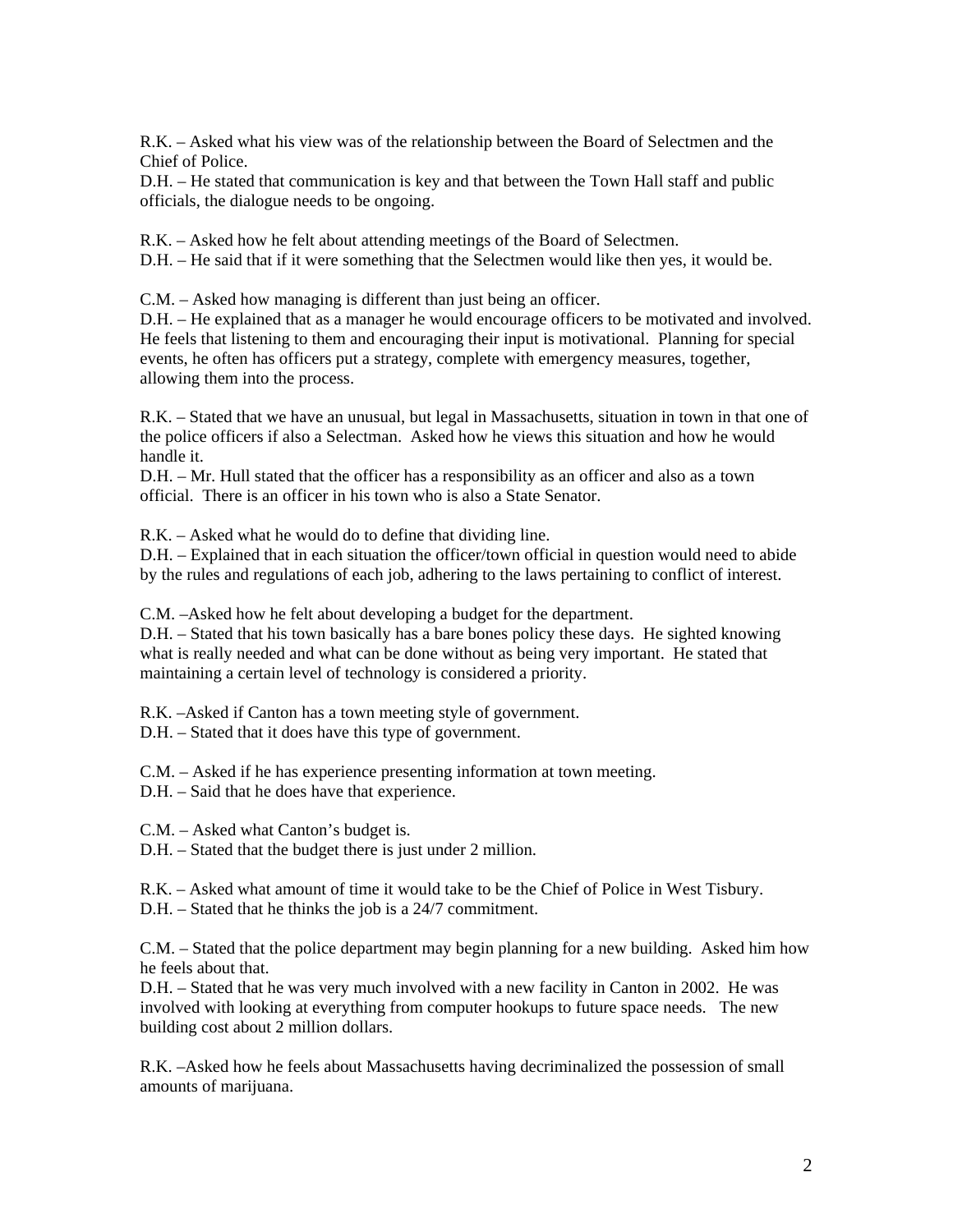D.H. – Stated that you needed to look at both sides of the situation and basically accept the change in the law, hoping that the youthful population does not go on to more dangerous drugs.

C.M. –Stated that the vineyard has fire, police, and EMT personnel. Asked how he feels about regionalization of the police force and the pooling of resources.

D.H. – Stated that looking at the actual cost savings is important. He is unsure of whether it does save money and if the savings are worth it. He does think that pooling resources and training works well.

C.M. –Asked if he thinks there is a benefit to sharing administrative services.

D.H. – He said that he does see a benefit to it but wondered if it is really cost effective and if the town loses its individual character by doing so.

R.K. –Stated that. West Tisbury has a broad spectrum of citizens including families, retirees from affluent communities, the super rich and many celebrities especially during the summer months. Some demand a certain amount of deference. How would you deal with that?"

D.H. – Explained that in Canton, there were some very well off residents too and that each time someone deals with an officer, he wants each person to feel satisfied with the experience. He feels that respect and proper communication are key.

C.M. – Stated that we have a paid police department and a volunteer fire department. Asked him to talk about this.

D.H. – Stated that we are often first responders working very closely with them and they all get along well. They share equipment, meetings and planning. Problems ate brought forward and dealt with openly.

R.K. –Said that he has listed situations and would like to heat how he would handle them. The first one is underage drinking.

D.H. – Suggested that the most important thing is communicating with the parents. He said that a verbal warning goes a long way and that following up with the parents and referring them to agencies that might be helpful is beneficial. He suggested that immediate court involvement is not always best.

R.K. –Stated that we have narrow roads and speeding problems. Asked what his attitude is towards traffic violations.

D.H. – Stated that verbal warnings and high visibility slow people down as well as speed trailers.

R.K.-Stated that one problem we have here is elderly drivers. Asked him what do he sees as his role.

D.H. – He said that talking with the family is very important and that sometimes taking the license so that the person must be retested is necessary to protect the safety of all involved, He agreed that it is a very delicate situation.

R.K. –Asked what his experience is in handling domestic violence.

D.H. – Explained that Connecticut has a, "no discretion", law when it comes to domestic violence. He cited that education and support are really most important.

R.K. –Stated that we have some problems in the summer with vacationers staying next to residents. Asked him how he would deal with this problem.

D.H. – Stated that you have to determine what is reasonable and whether any law is being broken or ordinances being violated.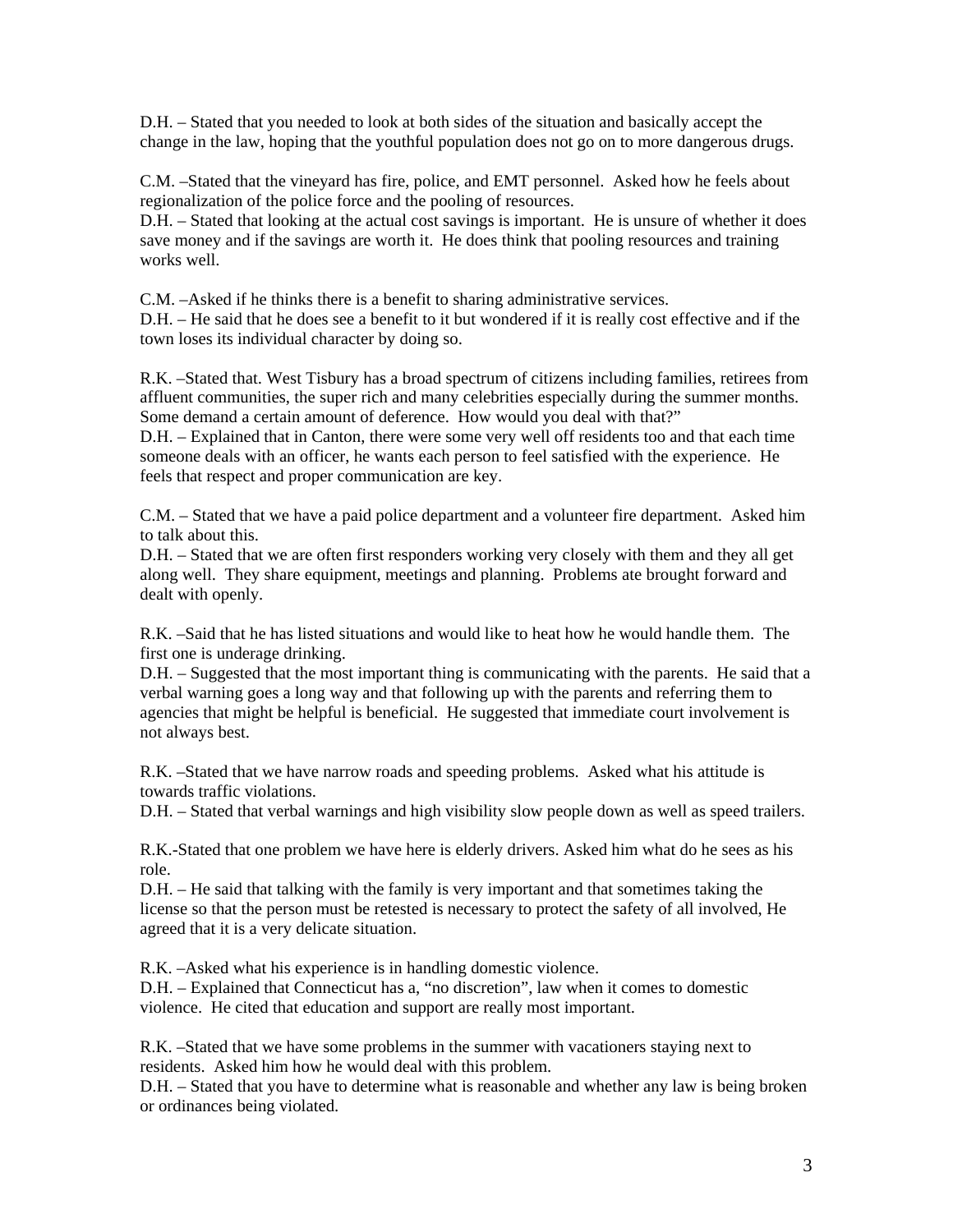R.K. –Posed the following scenario; a young woman pedestrian is hit at an intersection at dusk and dies. The District Attorney does not want the name of the driver to be released claiming that it may interfere with the investigation. The D.A. also happens to be a friend of the driver's family. Asked him how he would respond.

D.H. – States that the department has to do what is best for the families at the appropriate time, while respecting the District Attorneys position.

R.K. –Posed this scenario; you receive complaints about an officer being especially harsh, maybe age profiling, the officer denies the allegations. Asked him what he would do. D.H. – Stated that getting the facts, comparing the data and eventually communicating with the officer and possibly working with him/her all may be necessary.

Mutual thanks were expressed

Second Interview – Christian Pedoty 10:40 a.m.

C.M. – Asked what his definition of Community Policing is and 1 or 2 examples of how it works. C.P. – Answered that Community Policing is interacting with the community and letting them know that you are approachable and that the department is there to serve them. He noted that in a crime ridden community, sometimes getting involved in the area and talking to people and encouraging them to come forth with information can drastically improve a situation.

R.K. – Asked how he would feel taking over in a department where the acting chief is so heavily endorsed.

C.P. - Answered that of course it would be challenging but that he would come in with an open hand and hope for mutual respect. He said that he would not want to minimize the efforts of the department. He went on to say that it is a matter of respecting what goes on in the department now and would only want to enhance that. He said that you need to create a team approach.

C.M. – Asked what he had learned about the town and the island.

C.P. – Said that the internet has been helpful and noted that island communities have many similarities. He noted that he used to live in Hawaii and that nurturing the special qualities of the island would be important.

C.M. – Asked what he had learned about the Police Department

C.P. - He stated that he had learned about the basic size of the department and that networking is very important here. Discussed marijuana usage as it relates to addiction and to other drugs and crime.

R.K. - Asked him how he felt about the decriminalization of possession of small amounts of marijuana.

C.P. – He stated that he is not happy about it and discussed the law. He said that he does not think that it is a positive step but agreed that the law must be adhered to.

C.M.-Asked how managing and leading a department is different than strictly being a member. C.P.-Answered that the baseline has to remain the same but as leader, there are many more demands and issues. He stated that as chief, your concern has to involve all the political aspects of the department as well as personnel issues.

R.K.-Asked if he has 24 years of service.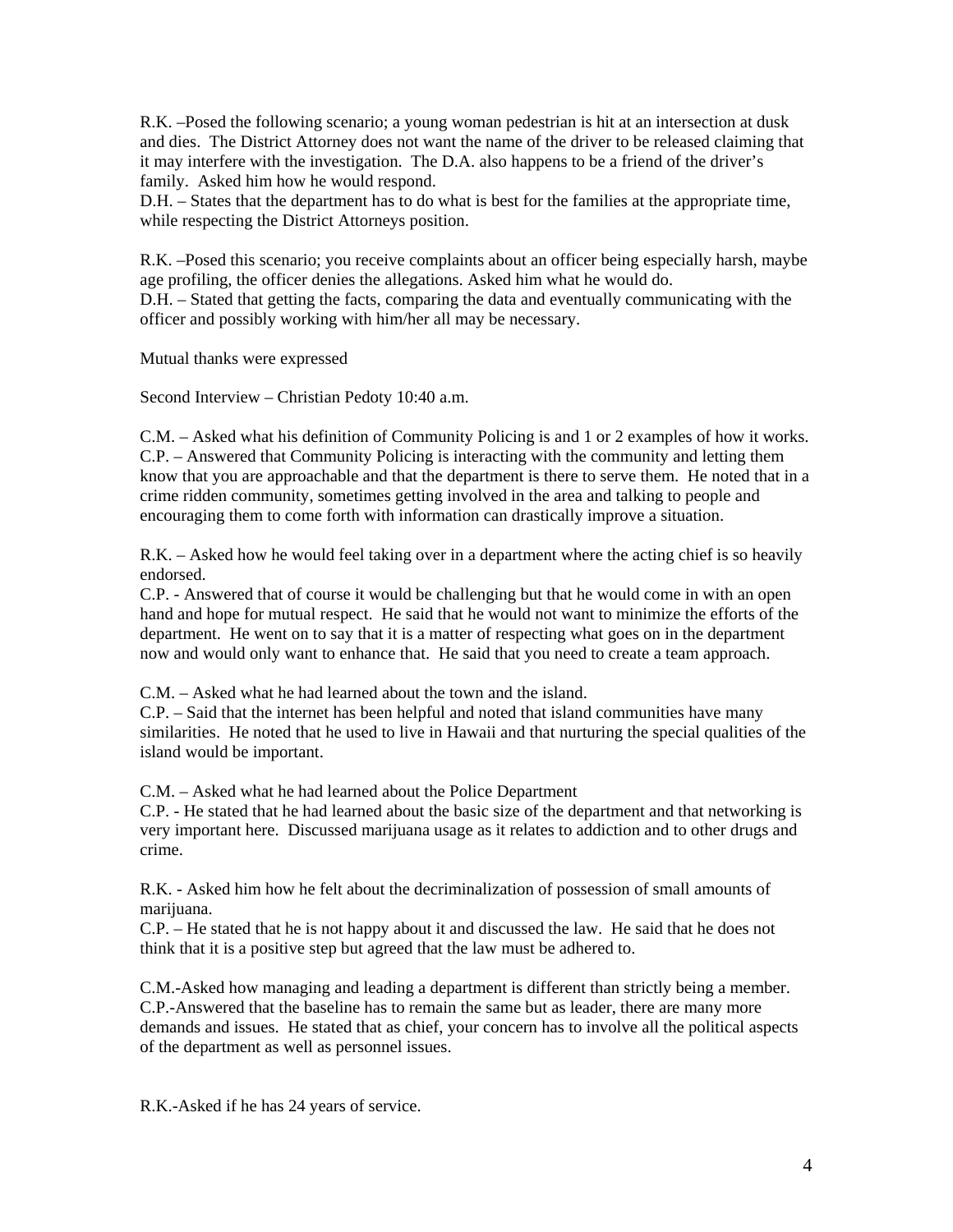C.P.-Answered that yes he does have 24 years of service and that he does qualify for a pension.

R.K.-Asked him about his educational pursuits and how he would integrate those requirements with those of being the Chief of Police.

C.P.-Answered that a lot can be done on line but that education is very important to him but that he would gage the job to decide how much schooling is possible.

R.K.-Asked what he would do with the degrees.

C.P. - Answered that most of the education is involved with law enforcement but that education leadership education is something he is very interested in.

C.M.-Asked what his approach would be to department budgets.

C.P.-Stated that line item budgeting seems most effective. He feels that it allows comparison from 1 year to the next. He feels that any overages need to be justified and that transparency is important.

R.K.-Asked if he had ever presented a budget.

C.P.-Answered that he had not but had been involved with procurement.

R.K.-Asked him how he sees the job in relationship to the Board of Selectmen. C.P.-Answered that he sees the relationship as a necessary one. He noted that as chief, you have to maintain open communication.

C.M.-Asked if he any experience that would assist him in if the station were renovated. C.P.-Answered that they just had a new station built and learned a lot from that experience. He noted that officer input is very important and that collaboration of all staff is important.

C.M.-Asked him how he feels about regionalization and the pooling of resources. C.P.-Answered that it is very easy to look at the money as the most important issue but that with this process changes are imminent and that you may end up losing more than you gain in the process.

R.K-Asked how he feels about underage drinking, traffic, busy small roads, renters etc. C.P.-Answered that he feels that there is a lot of discretion that may be used in small towns. He noted that there will be times that writing up a summons is the thing to do but other times where a verbal warning will suffice. He noted that dealing with domestic violence is not discretionary.

C.M.-Asked how he feels about having a volunteer fire department and a paid police department. C.P.-Answered that he respects their dedication and noted that they do a great job supporting the police department when issues involving both departments arise.

R.K.-Stated that there is a very diverse group of people that live here and that in the summer there is an assemblage of extremely wealthy people. Asked him how he would deal with this sense o f entitlement that may be present in a situation.

C.P.-It is a matter of giving everyone the same excellent level of service. Notes that these situations may be challenging but the chief may be able to mitigate a lot of these issues.

R.K. –Posed the following scenario; a young woman pedestrian is hit at an intersection at dusk and dies. The District Attorney does not want the name of the driver to be released claiming that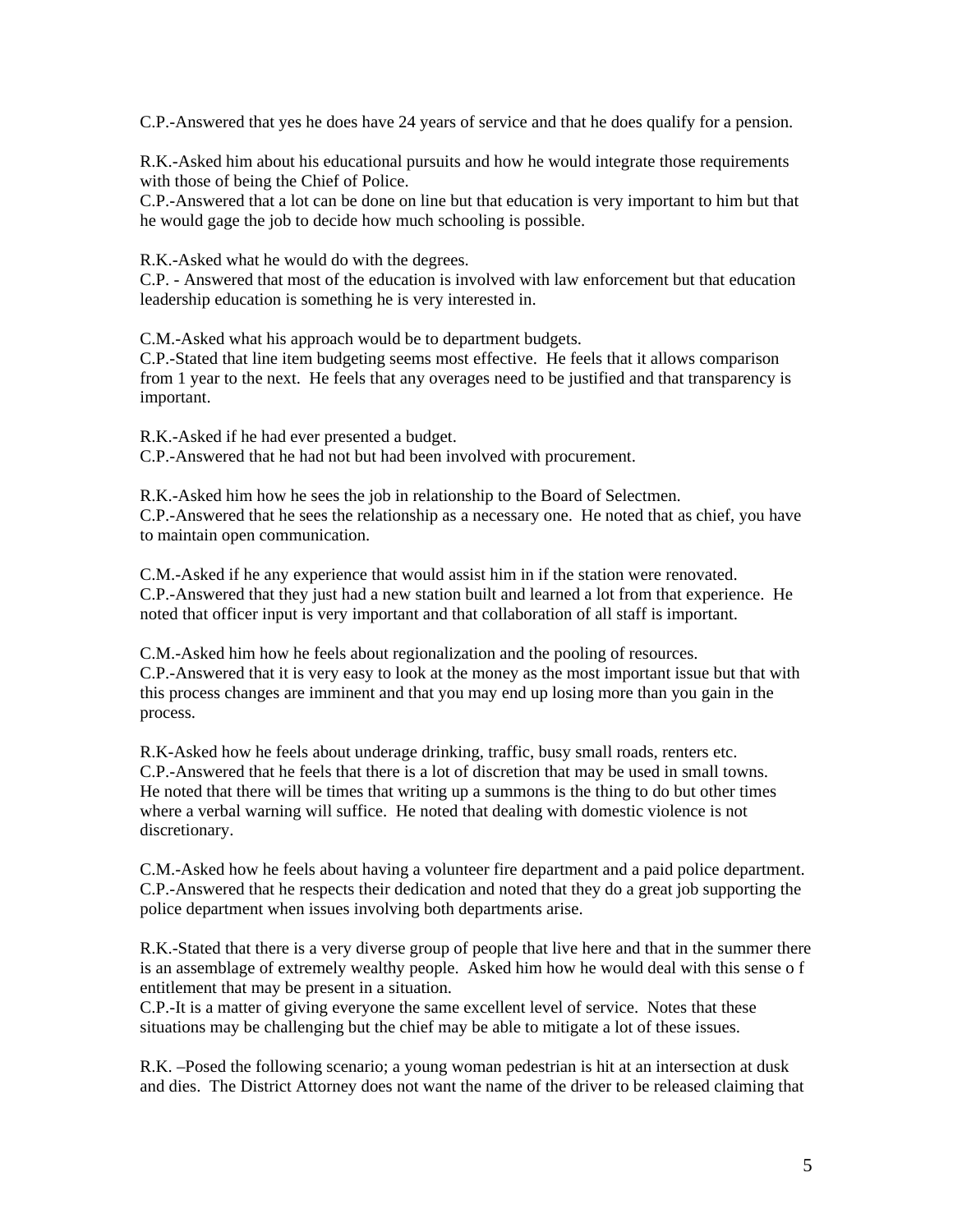it may interfere with the investigation. The D.A. also happens to be a friend of the driver's family. Asked him how he would respond.

C.P.-Answered that he wouldn't go around the direction of the D.A. and that the relationship is an important one and that if there is a concern, it needs to be dealt with in the proper manner.

R.K. –Posed this scenario; you receive complaints about an officer being especially harsh, maybe age profiling, the officer denies the allegations. Asked him what he would do. C.P.-Answered that he would first need to check the facts and if the officer did seem to be profiling, he/she would require retraining and possibly more supervision.

R.K.-Described a hostage situation and asked him how he would deal with it. C.P.-Replied that he would call in resources that have specific training in negotiations. He noted that careful communication would be critical.

Mutual thanks were expressed.

Third Interview-Daniel Rossi

C.M. – Asked what his definition of Community Policing is and 1 or 2 examples of how it works. D.R.-Answered that to him the term means forming a partnership between citizens and police to prevent crime. He noted that West Tisbury has been practicing this the days of Chief George Manter. He said that he has been approachable and involved with families and the community at large for many years and feels that people know him as Dan Rossi and not as a West Tisbury Police Officer.

R.K.-Asked what he thinks is the proper relationship between the Selectmen and the Chief of Police.

D.R.-Answered that communication between the chief and all town departments is important.

C.M.-Asked him what he has had to do differently in the role of acting chief. D.R.-Stated that when he was appointed Sergeant, he took on a more administrative role but that in other areas there hasn't been a lot that has been different. He said that the relationships have remained wonderful and much hasn't changed except for times when decisions have to be made. He said that he is very comfortable making them and standing by them.

R.K.-Asked how he feels about Skipper being a Selectman and an Officer. D.R.-Answered that he feels comfortable with it because Skipper does a great job keeping the two jobs separate.

C.M.-Asked him what changes he has seen on the island.

D.R.-Answered that the population has grown and there are more domestic issues in the community. He noted that he is very proud of all the up-island departments and the relationships they have with the community.

R.K.-Asked him how much time the job of Chief of Police takes. D.R.-Stated that it is really a 24/7 commitment. He said that even as a sergeant it is 24/7.

R.K.-Asked if the all the West Tisbury officers live in West Tisbury. D.R.-He said that all of them do.

C.M.-Asked him how he would approach developing the yearly budget.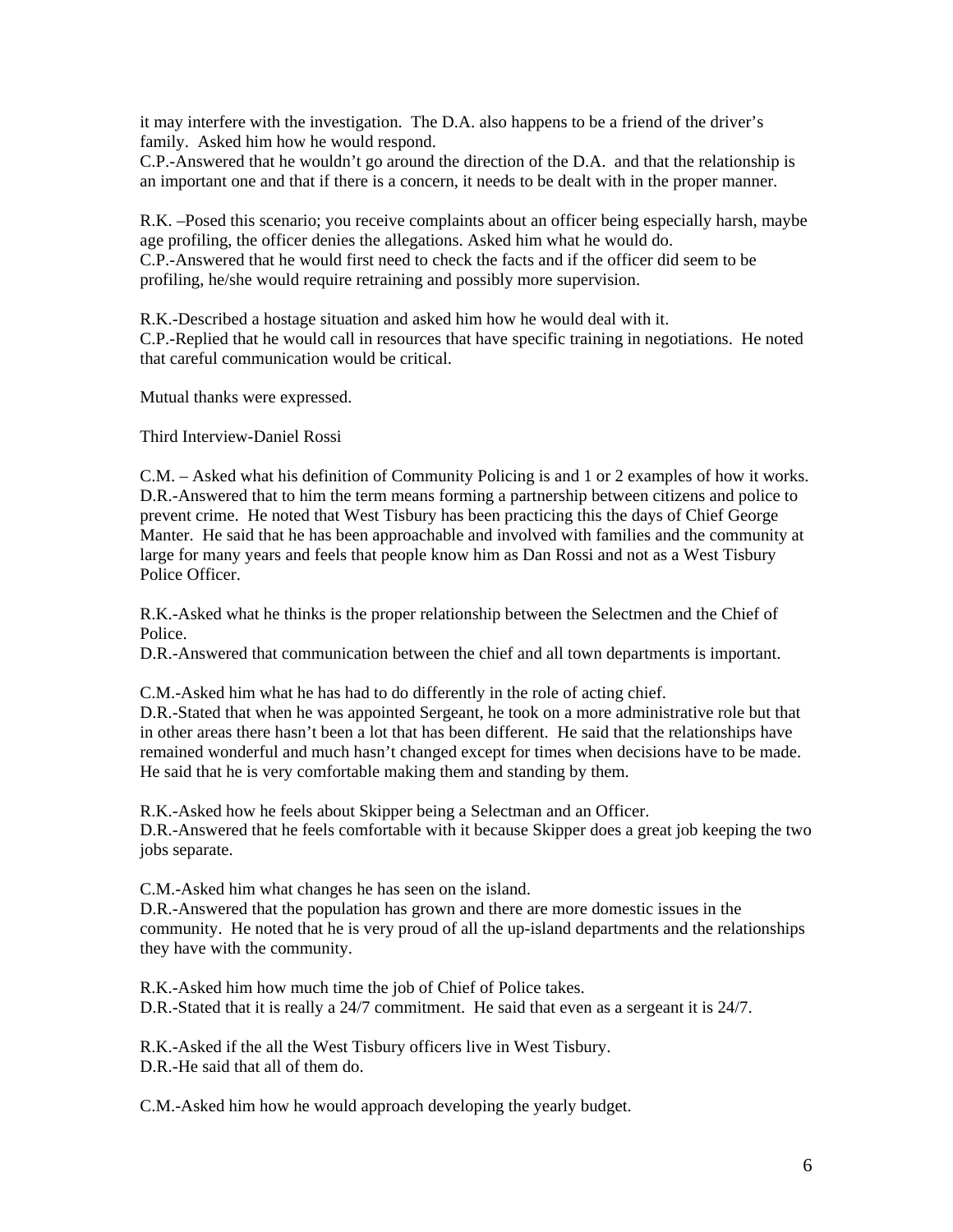D.R.-Answered that he would zero based budgeting and that there would perhaps be no COLA but there would be step increases. He also noted that line items would be reduced according to last year's figures and that the budgeting process would be challenging.

R.K. - Asked him how he felt about the decriminalization of possession of small amounts of marijuana.

D.R.-Answered that we don't make the laws, we just enforce them.

C.M.-Asked how he would deal with the new police station.

D.R.-He said that he is very comfortable with the planning and has taken part in the process so far. He mentioned that visiting other departments and reviewing guidelines set up for planning new police stations has been interesting.

R.K.-Stated that he knew that Dan had worked a lot at the school and with the youth on the island and asked him how he deals with drinking and substance abuse.

D.R.-Answered that if they are called to a party where underage drinking is involved, the alcohol is confiscated, the kids are brought home and the parents are notified. He said that it is their job to keep people safe and that it is far better to deal with the situation proactively.

C.M.-Asked him how he feels about regionalization and the pooling of resources. D.R.-Answered that he is not sure that it saves money but that pooling resources is great. He noted that having an all island detective team would be fantastic. He mentioned that he didn't think that it definitely saves money and that the cost cutting is accomplished through attrition.

R.K.-Asked about the issue of elderly drivers, domestic violence and the summer population. D.R.-Stated that he thinks that the harshest thing is an immediate threat to pull a license and that a discussion is better with family members and the department involved. He noted that the department has been very successful with discussions with seniors asking them not to drive. He stated that domestic violence is one of the most difficult crimes to deal with because you often know the people involved. He noted that Massachusetts guidelines dictate that an arrest should take place under all circumstances. He noted that state guidelines advise that you never go in alone because you really never know what you will find. He stated that with vacationers and dealing with the summer population, quality of life issues come up and that noise complaints are usually handled with the real threat of close down or pay the fine.

C.M.-Asked how he feels about having a volunteer fire department and a paid police department. D.R.-He answered that the department works well with them and the EMTs. He noted that to have the support is very important and believes that this collaboration exists in West Tisbury.

R.K.-Asked him how he feels about the summer population, especially the wealthy visitors who sometimes require deferential treatment.

D.R.-Responded that he really hadn't come across this much in all his years of service. He explained that they get the same level of service as everyone else.

R.K. –Posed the following scenario; a young woman pedestrian is hit at an intersection at dusk and dies. The District Attorney does not want the name of the driver to be released claiming that it may interfere with the investigation. The D.A. also happens to be a friend of the driver's family. Asked him how he would respond.

D.R.-Answered that the D.A. is the highest level of law enforcement and that the position taken should be respected but that the appropriate forms would be completed using names but that they would not be released to the press.